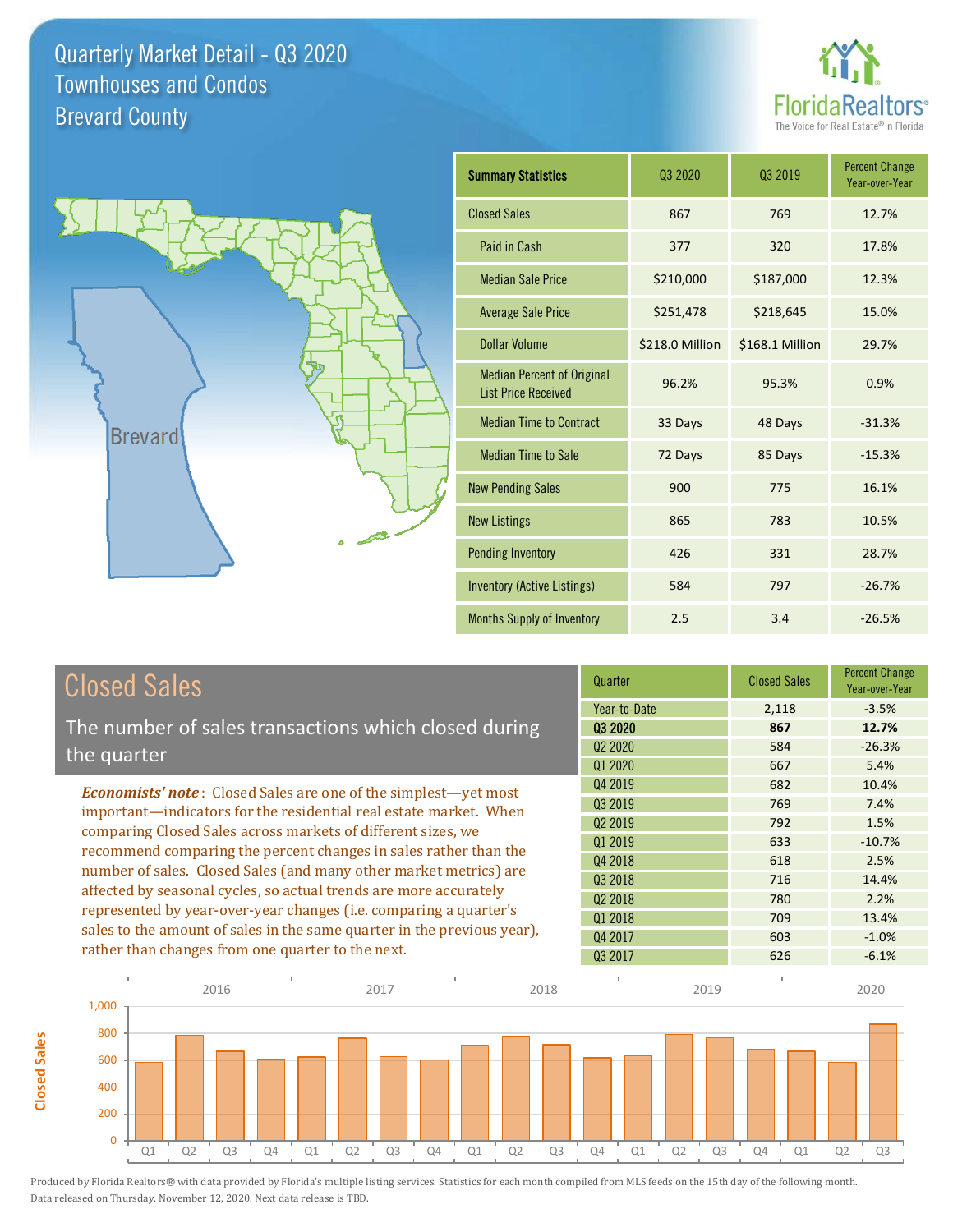**Cash Sales**



| Cash Sales                                                                     | Quarter             | <b>Cash Sales</b> | <b>Percent Change</b><br>Year-over-Year |
|--------------------------------------------------------------------------------|---------------------|-------------------|-----------------------------------------|
|                                                                                | Year-to-Date        | 946               | $-5.5%$                                 |
| The number of Closed Sales during the quarter in                               | 03 2020             | 377               | 17.8%                                   |
| which buyers exclusively paid in cash                                          | 02 2020             | 257               | $-27.2%$                                |
|                                                                                | Q1 2020             | 312               | $-4.9%$                                 |
|                                                                                | Q4 2019             | 274               | $-10.2%$                                |
|                                                                                | 03 2019             | 320               | $-6.4%$                                 |
| <b>Economists' note:</b> Cash Sales can be a useful indicator of the extent to | Q <sub>2</sub> 2019 | 353               | $-9.9%$                                 |
| which investors are participating in the market. Why? Investors are            | Q1 2019             | 328               | $-17.4%$                                |
| far more likely to have the funds to purchase a home available up front,       | Q4 2018             | 305               | $-3.2%$                                 |
| whereas the typical homebuyer requires a mortgage or some other                | Q3 2018             | 342               | 12.9%                                   |
| form of financing. There are, of course, many possible exceptions, so          | Q <sub>2</sub> 2018 | 392               | $-2.5%$                                 |
| this statistic should be interpreted with care.                                | Q1 2018             | 397               | 6.1%                                    |
|                                                                                | Q4 2017             | 315               | $-8.7%$                                 |



# Cash Sales as a Percentage of Closed Sales

The percentage of Closed Sales during the quarter which were Cash Sales

*Economists' note* : This statistic is simply another way of viewing Cash Sales. The remaining percentages of Closed Sales (i.e. those not paid fully in cash) each quarter involved some sort of financing, such as mortgages, owner/seller financing, assumed loans, etc.

| Quarter                         | <b>Percent of Closed</b><br>Sales Paid in Cash | <b>Percent Change</b><br>Year-over-Year |
|---------------------------------|------------------------------------------------|-----------------------------------------|
| Year-to-Date                    | 44.7%                                          | $-2.0%$                                 |
| Q3 2020                         | 43.5%                                          | 4.6%                                    |
| Q <sub>2</sub> 20 <sub>20</sub> | 44.0%                                          | $-1.3%$                                 |
| Q1 2020                         | 46.8%                                          | $-9.7%$                                 |
| Q4 2019                         | 40.2%                                          | $-18.6%$                                |
| Q3 2019                         | 41.6%                                          | $-13.0%$                                |
| Q <sub>2</sub> 2019             | 44.6%                                          | $-11.3%$                                |
| 01 2019                         | 51.8%                                          | $-7.5%$                                 |
| Q4 2018                         | 49.4%                                          | $-5.4%$                                 |
| Q3 2018                         | 47.8%                                          | $-1.2%$                                 |
| Q <sub>2</sub> 2018             | 50.3%                                          | $-4.6%$                                 |
| Q1 2018                         | 56.0%                                          | $-6.4%$                                 |
| Q4 2017                         | 52.2%                                          | $-7.9%$                                 |
| Q3 2017                         | 48.4%                                          | $-16.1%$                                |

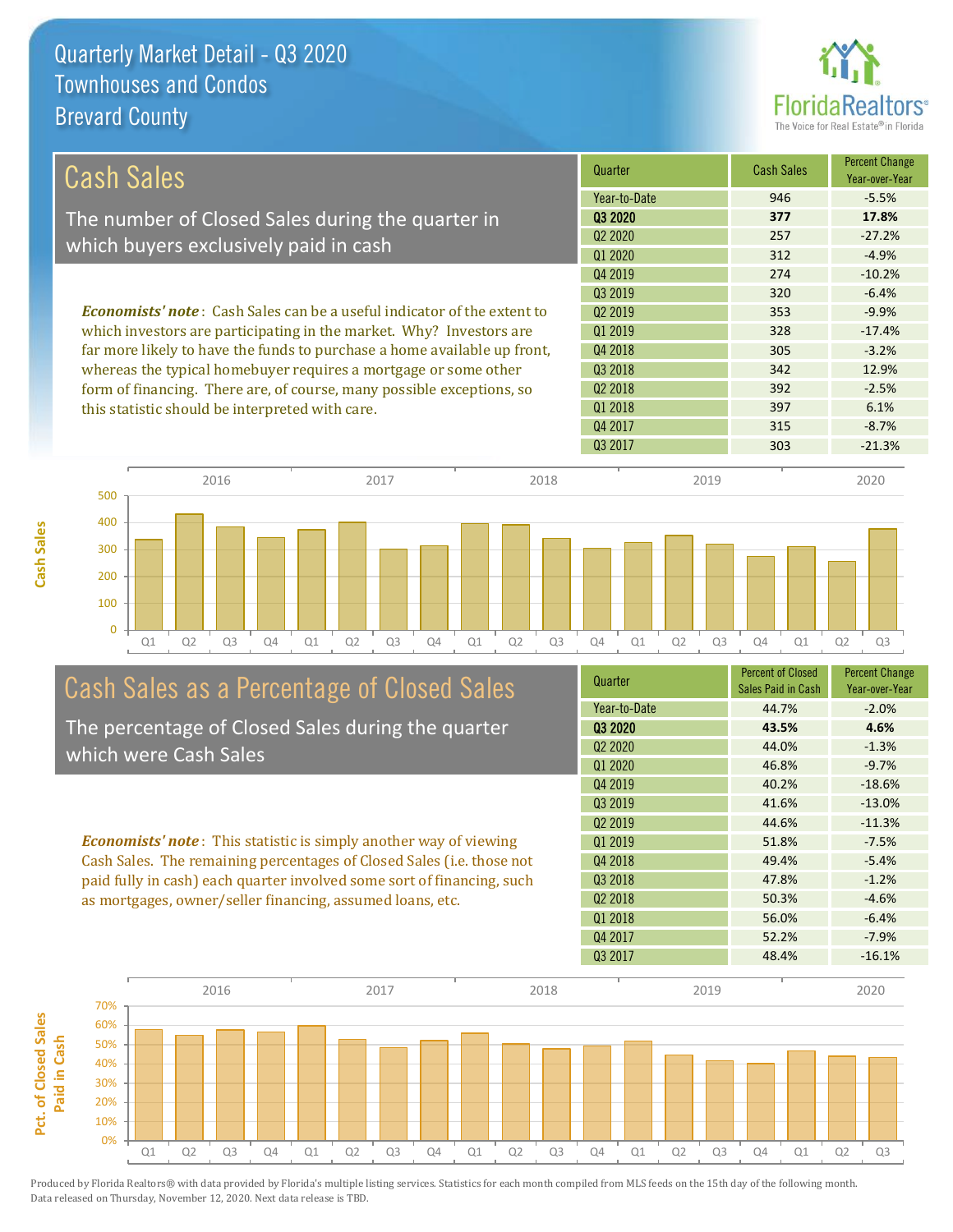

## Median Sale Price

The median sale price reported for the quarter (i.e. 50% of sales were above and 50% of sales were below)

*Economists' note* : Median Sale Price is our preferred summary statistic for price activity because, unlike Average Sale Price, Median Sale Price is not sensitive to high sale prices for small numbers of homes that may not be characteristic of the market area. Keep in mind that median price trends over time are not always solely caused by changes in the general value of local real estate. Median sale price only reflects the values of the homes that *sold* each quarter, and the mix of the types of homes that sell can change over time.

| Quarter             | <b>Median Sale Price</b> | <b>Percent Change</b><br>Year-over-Year |
|---------------------|--------------------------|-----------------------------------------|
| Year-to-Date        | \$204,700                | 10.6%                                   |
| Q3 2020             | \$210,000                | 12.3%                                   |
| Q2 2020             | \$203,000                | 7.3%                                    |
| Q1 2020             | \$193,000                | 10.3%                                   |
| Q4 2019             | \$189,990                | 8.6%                                    |
| Q3 2019             | \$187,000                | 6.9%                                    |
| Q <sub>2</sub> 2019 | \$189,125                | 5.1%                                    |
| Q1 2019             | \$175,000                | 10.8%                                   |
| Q4 2018             | \$175,000                | 6.1%                                    |
| Q3 2018             | \$174,950                | 9.3%                                    |
| Q <sub>2</sub> 2018 | \$180,000                | 12.5%                                   |
| Q1 2018             | \$158,000                | 9.0%                                    |
| Q4 2017             | \$165,000                | 13.8%                                   |
| Q3 2017             | \$160,000                | 8.8%                                    |



#### Average Sale Price

The average sale price reported for the quarter (i.e. total sales in dollars divided by the number of sales)

*Economists' note* : Usually, we prefer Median Sale Price over Average Sale Price as a summary statistic for home prices. However, Average Sale Price does have its uses—particularly when it is analyzed alongside the Median Sale Price. For one, the relative difference between the two statistics can provide some insight into the market for higher-end homes in an area.

| Quarter                         | <b>Average Sale Price</b> | <b>Percent Change</b><br>Year-over-Year |
|---------------------------------|---------------------------|-----------------------------------------|
| Year-to-Date                    | \$245,696                 | 9.1%                                    |
| Q3 2020                         | \$251,478                 | 15.0%                                   |
| Q <sub>2</sub> 20 <sub>20</sub> | \$238,664                 | 0.7%                                    |
| Q1 2020                         | \$244,338                 | 12.0%                                   |
| Q4 2019                         | \$226,897                 | 7.9%                                    |
| Q3 2019                         | \$218,645                 | 4.9%                                    |
| Q <sub>2</sub> 2019             | \$237,004                 | 8.7%                                    |
| Q1 2019                         | \$218,116                 | 9.6%                                    |
| Q4 2018                         | \$210,373                 | 5.6%                                    |
| Q3 2018                         | \$208,460                 | 11.7%                                   |
| Q <sub>2</sub> 2018             | \$218,061                 | 13.1%                                   |
| Q1 2018                         | \$198,987                 | 8.2%                                    |
| Q4 2017                         | \$199,292                 | 8.4%                                    |
| Q3 2017                         | \$186,581                 | $-2.2%$                                 |



**Average Sale Price**

**Average Sale Price**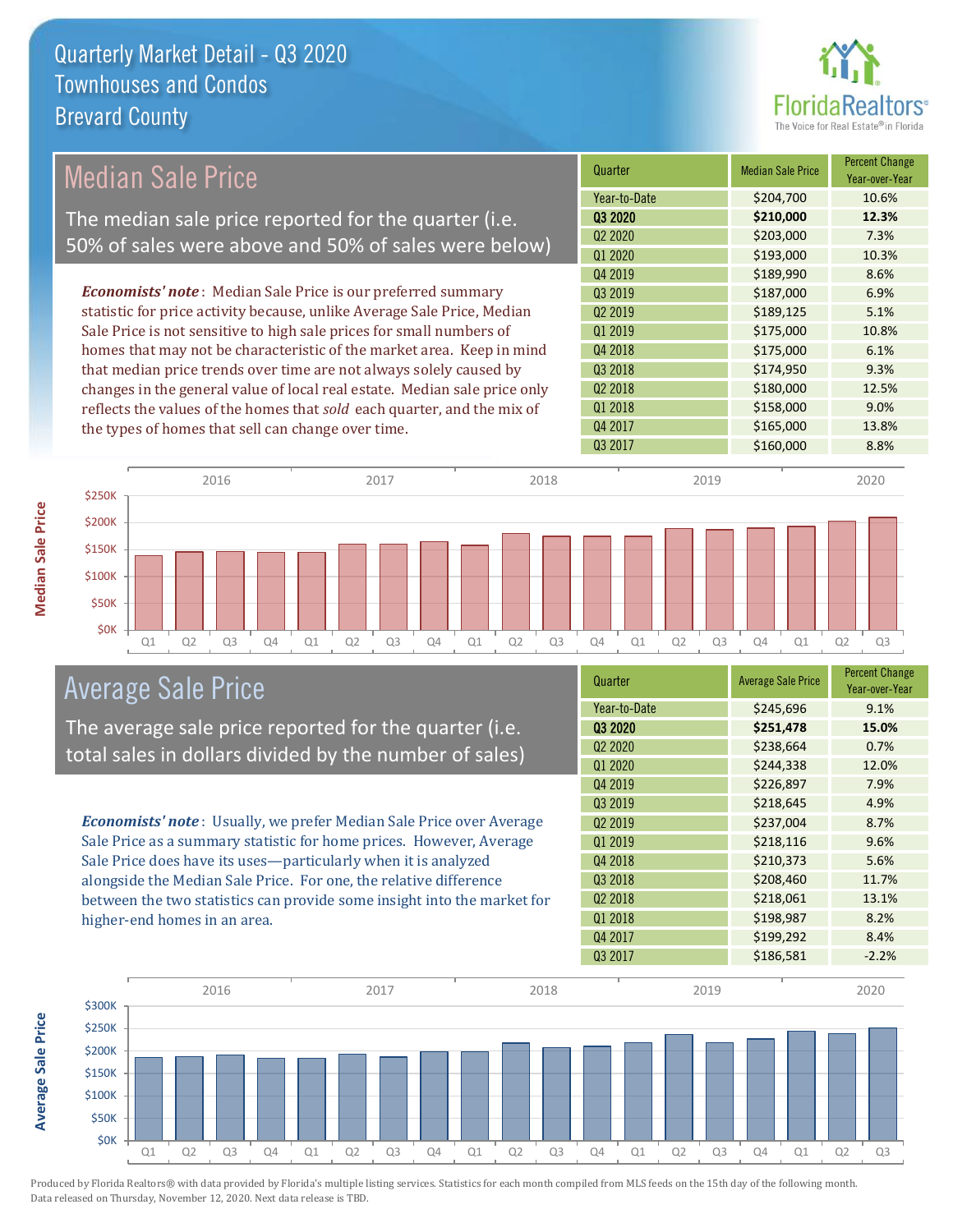

| Dollar Volume                                                                | Quarter             | Dollar Volume   | <b>Percent Change</b><br>Year-over-Year |
|------------------------------------------------------------------------------|---------------------|-----------------|-----------------------------------------|
|                                                                              | Year-to-Date        | \$520.4 Million | 5.4%                                    |
| The sum of the sale prices for all sales which closed                        | 03 2020             | \$218.0 Million | 29.7%                                   |
|                                                                              | Q <sub>2</sub> 2020 | \$139.4 Million | $-25.7%$                                |
| during the quarter                                                           | Q1 2020             | \$163.0 Million | 18.0%                                   |
|                                                                              | Q4 2019             | \$154.7 Million | 19.0%                                   |
| <b>Economists' note</b> : Dollar Volume is simply the sum of all sale prices | 03 2019             | \$168.1 Million | 12.6%                                   |
| in a given time period, and can quickly be calculated by multiplying         | 02 2019             | \$187.7 Million | 10.4%                                   |
| Closed Sales by Average Sale Price. It is a strong indicator of the health   | Q1 2019             | \$138.1 Million | $-2.1%$                                 |
| of the real estate industry in a market, and is of particular interest to    | Q4 2018             | \$130.0 Million | 8.2%                                    |
| real estate professionals, investors, analysts, and government agencies.     | Q3 2018             | \$149.3 Million | 27.8%                                   |
| Potential home sellers and home buyers, on the other hand, will likely       | Q <sub>2</sub> 2018 | \$170.1 Million | 15.6%                                   |
| be better served by paying attention to trends in the two components         | Q1 2018             | \$141.1 Million | 22.7%                                   |
| of Dollar Volume ( <i>i.e.</i> sales and prices) individually.               | Q4 2017             | \$120.2 Million | 7.3%                                    |



## Median Percent of Original List Price Received

The median of the sale price (as a percentage of the original list price) across all properties selling during the quarter

*Economists' note* : The Median Percent of Original List Price Received is useful as an indicator of market recovery, since it typically rises as buyers realize that the market may be moving away from them and they need to match the selling price (or better it) in order to get a contract on the house. This is usually the last measure to indicate a market has shifted from down to up, so it is what we would call a *lagging* indicator.

| Quarter                         | Med. Pct. of Orig.<br><b>List Price Received</b> | <b>Percent Change</b><br>Year-over-Year |
|---------------------------------|--------------------------------------------------|-----------------------------------------|
| Year-to-Date                    | 96.0%                                            | 0.5%                                    |
| Q3 2020                         | 96.2%                                            | 0.9%                                    |
| Q <sub>2</sub> 20 <sub>20</sub> | 95.7%                                            | 0.1%                                    |
| Q1 2020                         | 96.0%                                            | 0.8%                                    |
| Q4 2019                         | 95.6%                                            | 0.5%                                    |
| Q3 2019                         | 95.3%                                            | $-0.1%$                                 |
| Q <sub>2</sub> 2019             | 95.6%                                            | $-0.4%$                                 |
| Q1 2019                         | 95.2%                                            | $-0.3%$                                 |
| Q4 2018                         | 95.1%                                            | $-0.3%$                                 |
| Q3 2018                         | 95.4%                                            | $-0.3%$                                 |
| Q <sub>2</sub> 2018             | 96.0%                                            | 0.9%                                    |
| Q1 2018                         | 95.5%                                            | 0.3%                                    |
| Q4 2017                         | 95.4%                                            | 1.0%                                    |
| Q3 2017                         | 95.7%                                            | 0.8%                                    |

Q3 2017 \$116.8 Million -8.2%

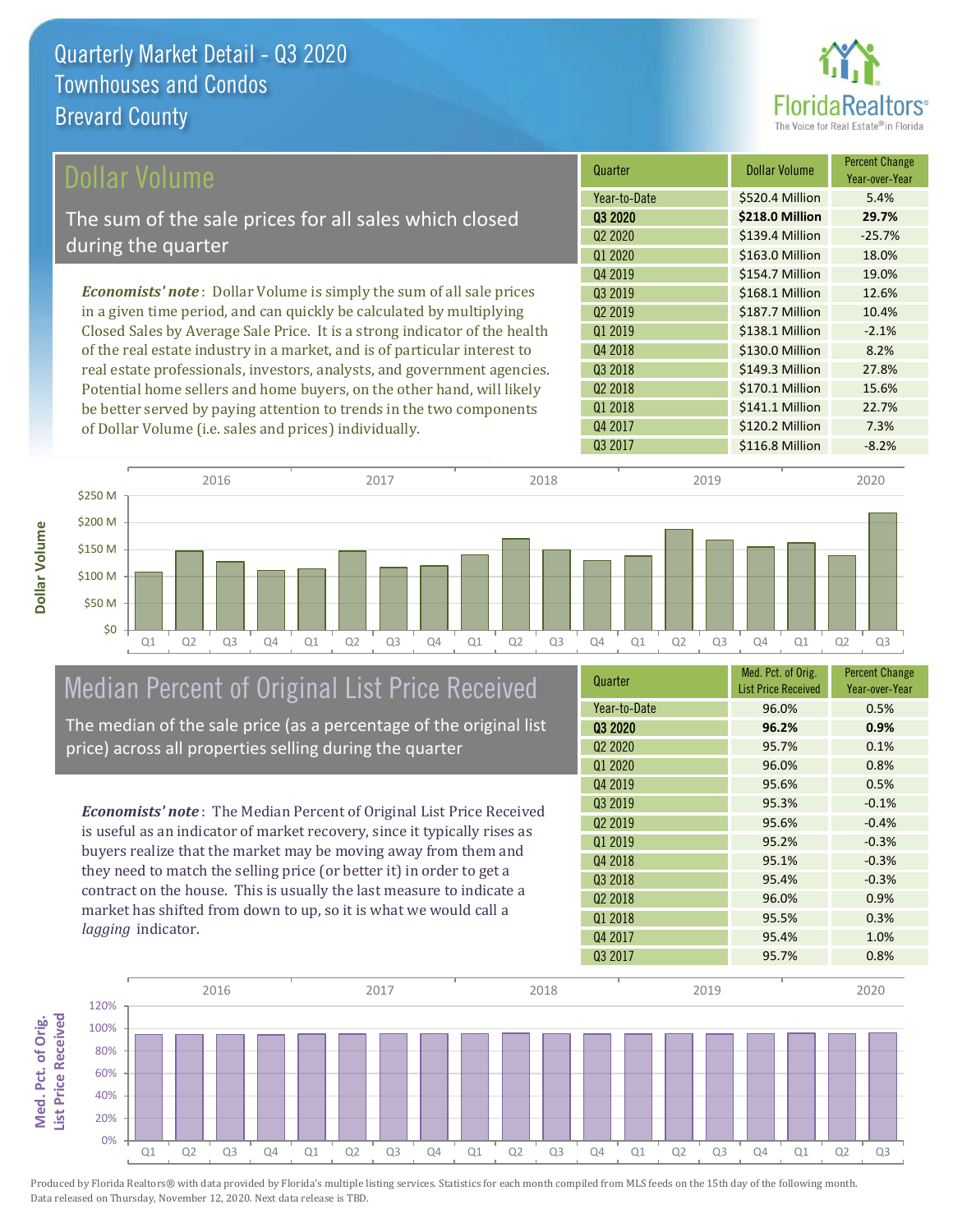

## Median Time to Contract

The median number of days between the listing date and contract date for all Closed Sales during the quarter

*Economists' note* : Like Time to Sale, Time to Contract is a measure of the length of the home selling process calculated for sales which closed during the quarter. The difference is that Time to Contract measures the number of days between the initial listing of a property and the signing of the contract which eventually led to the closing of the sale. When the gap between Median Time to Contract and Median Time to Sale grows, it is usually a sign of longer closing times and/or declining numbers of cash sales.

| Quarter                         | <b>Median Time to</b><br>Contract | <b>Percent Change</b><br>Year-over-Year |
|---------------------------------|-----------------------------------|-----------------------------------------|
| Year-to-Date                    | 33 Days                           | $-26.7%$                                |
| Q3 2020                         | 33 Days                           | $-31.3%$                                |
| Q <sub>2</sub> 20 <sub>20</sub> | 34 Days                           | $-19.0%$                                |
| Q1 2020                         | 36 Days                           | $-16.3%$                                |
| Q4 2019                         | 39 Days                           | 8.3%                                    |
| 03 2019                         | 48 Days                           | 60.0%                                   |
| Q <sub>2</sub> 2019             | 42 Days                           | 55.6%                                   |
| Q1 2019                         | 43 Days                           | 34.4%                                   |
| Q4 2018                         | 36 Days                           | $-2.7%$                                 |
| Q3 2018                         | 30 Days                           | 0.0%                                    |
| Q <sub>2</sub> 2018             | 27 Days                           | $-6.9%$                                 |
| Q1 2018                         | 32 Days                           | 0.0%                                    |
| Q4 2017                         | 37 Days                           | 23.3%                                   |
| Q3 2017                         | 30 Days                           | $-21.1%$                                |



### Median Time to Sale

**Median Time to** 

**Median Time to** 

The median number of days between the listing date and closing date for all Closed Sales during the quarter

*Economists' note* : Time to Sale is a measure of the length of the home selling process, calculated as the number of days between the initial listing of a property and the closing of the sale. *Median* Time to Sale is the amount of time the "middle" property selling this month was on the market. That is, 50% of homes selling this month took *less* time to sell, and 50% of homes took *more* time to sell. Median Time to Sale gives a more accurate picture than Average Time to Sale, which can be skewed upward by small numbers of properties taking an abnormally long time to sell.

| Quarter                         | <b>Median Time to Sale</b> | <b>Percent Change</b><br>Year-over-Year |
|---------------------------------|----------------------------|-----------------------------------------|
| Year-to-Date                    | 74 Days                    | $-7.5%$                                 |
| 03 2020                         | 72 Days                    | $-15.3%$                                |
| Q <sub>2</sub> 20 <sub>20</sub> | 75 Days                    | $-3.8%$                                 |
| Q1 2020                         | 77 Days                    | $-2.5%$                                 |
| Q4 2019                         | 79 Days                    | 14.5%                                   |
| Q3 2019                         | 85 Days                    | 28.8%                                   |
| Q <sub>2</sub> 2019             | 78 Days                    | 18.2%                                   |
| Q1 2019                         | 79 Days                    | 14.5%                                   |
| Q4 2018                         | 69 Days                    | $-8.0%$                                 |
| Q3 2018                         | 66 Days                    | $-5.7%$                                 |
| Q <sub>2</sub> 2018             | 66 Days                    | $-2.9%$                                 |
| Q1 2018                         | 69 Days                    | $-1.4%$                                 |
| Q4 2017                         | 75 Days                    | 4.2%                                    |
| Q3 2017                         | 70 Days                    | $-9.1%$                                 |

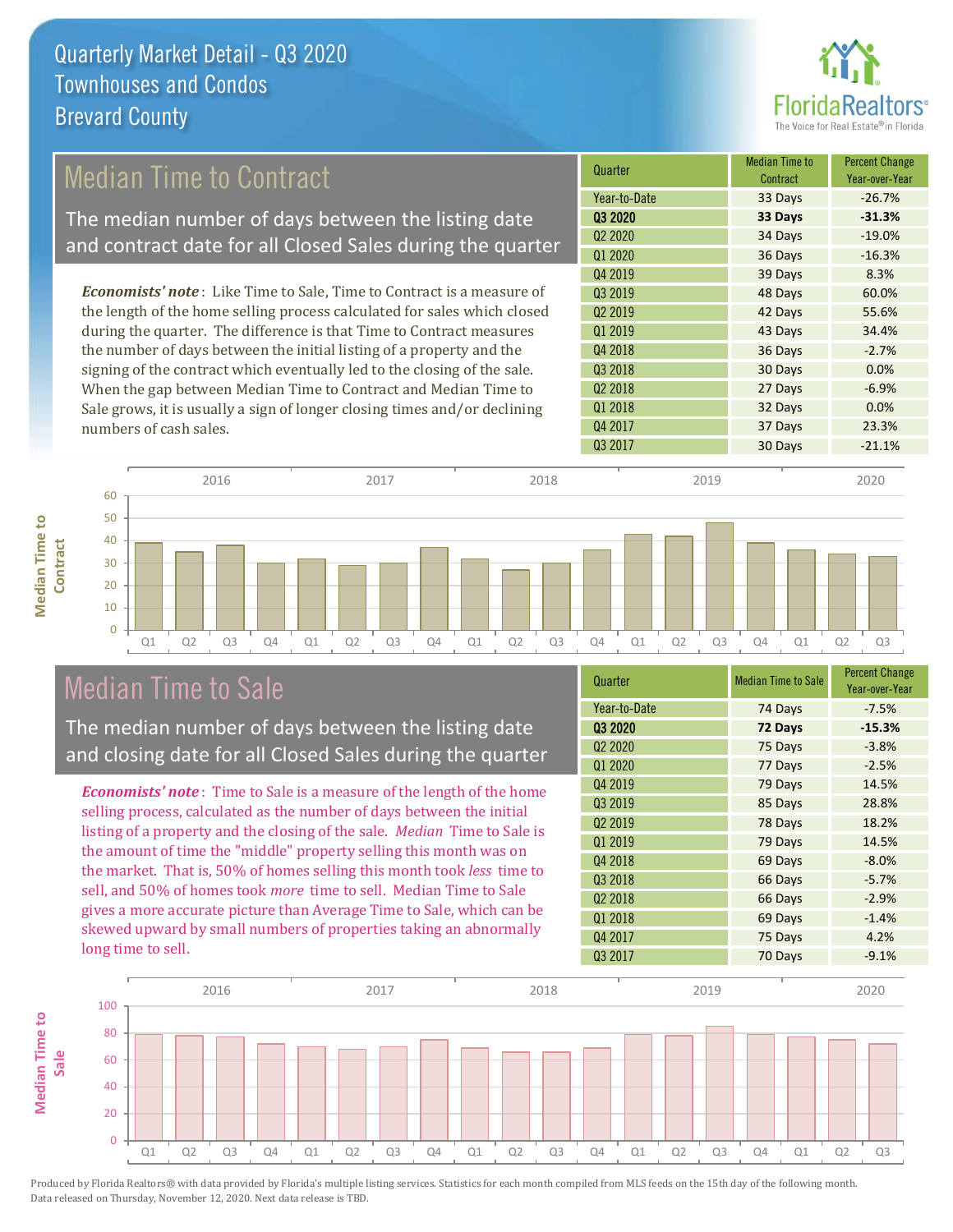distressed properties for sale.



| <b>New Pending Sales</b>                                                       | Quarter             | <b>New Pending Sales</b> | <b>Percent Change</b><br>Year-over-Year |
|--------------------------------------------------------------------------------|---------------------|--------------------------|-----------------------------------------|
|                                                                                | Year-to-Date        | 2,442                    | 0.7%                                    |
| The number of listed properties that went under                                | 03 20 20            | 900                      | 16.1%                                   |
| contract during the quarter                                                    | Q <sub>2</sub> 2020 | 756                      | $-10.6%$                                |
|                                                                                | Q1 2020             | 786                      | $-2.2%$                                 |
|                                                                                | Q4 2019             | 689                      | 23.0%                                   |
| <b>Economists' note</b> : Because of the typical length of time it takes for a | 03 2019             | 775                      | 5.6%                                    |
| sale to close, economists consider Pending Sales to be a decent                | 02 2019             | 846                      | 1.6%                                    |
| indicator of potential future Closed Sales. It is important to bear in         | Q1 2019             | 804                      | $-11.5%$                                |
| mind, however, that not all Pending Sales will be closed successfully.         | Q4 2018             | 560                      | $-10.8%$                                |
| So, the effectiveness of Pending Sales as a future indicator of Closed         | Q3 2018             | 734                      | 10.0%                                   |
| Sales is susceptible to changes in market conditions such as the               | Q <sub>2</sub> 2018 | 833                      | 2.8%                                    |
| availability of financing for homebuyers and the inventory of                  | Q1 2018             | 908                      | 12.8%                                   |



# New Listings

**New Listings**

**Pending Sales**

Pending Sales

The number of properties put onto the market during the quarter

*Economists' note* : New Listings tend to rise in delayed response to increasing prices, so they are often seen as a lagging indicator of market health. As prices rise, potential sellers raise their estimations of value—and in the most recent cycle, rising prices have freed up many potential sellers who were previously underwater on their mortgages. Note that in our calculations, we take care to not include properties that were recently taken off the market and quickly relisted, since these are not really *new* listings.

| Quarter                         | <b>New Listings</b> | <b>Percent Change</b><br>Year-over-Year |
|---------------------------------|---------------------|-----------------------------------------|
| Year-to-Date                    | 2,567               | $-6.9%$                                 |
| Q3 2020                         | 865                 | 10.5%                                   |
| Q <sub>2</sub> 20 <sub>20</sub> | 763                 | $-21.9%$                                |
| Q1 2020                         | 939                 | $-5.8%$                                 |
| Q4 2019                         | 835                 | 8.2%                                    |
| Q3 2019                         | 783                 | $-11.1%$                                |
| Q <sub>2</sub> 2019             | 977                 | 1.2%                                    |
| Q1 2019                         | 997                 | $-6.8%$                                 |
| Q4 2018                         | 772                 | 5.5%                                    |
| Q3 2018                         | 881                 | 15.0%                                   |
| Q <sub>2</sub> 2018             | 965                 | 7.8%                                    |
| Q1 2018                         | 1,070               | 11.2%                                   |
| Q4 2017                         | 732                 | 3.8%                                    |
| Q3 2017                         | 766                 | 0.8%                                    |

Q4 2017 628 10.0% Q3 2017 667 -12.9%

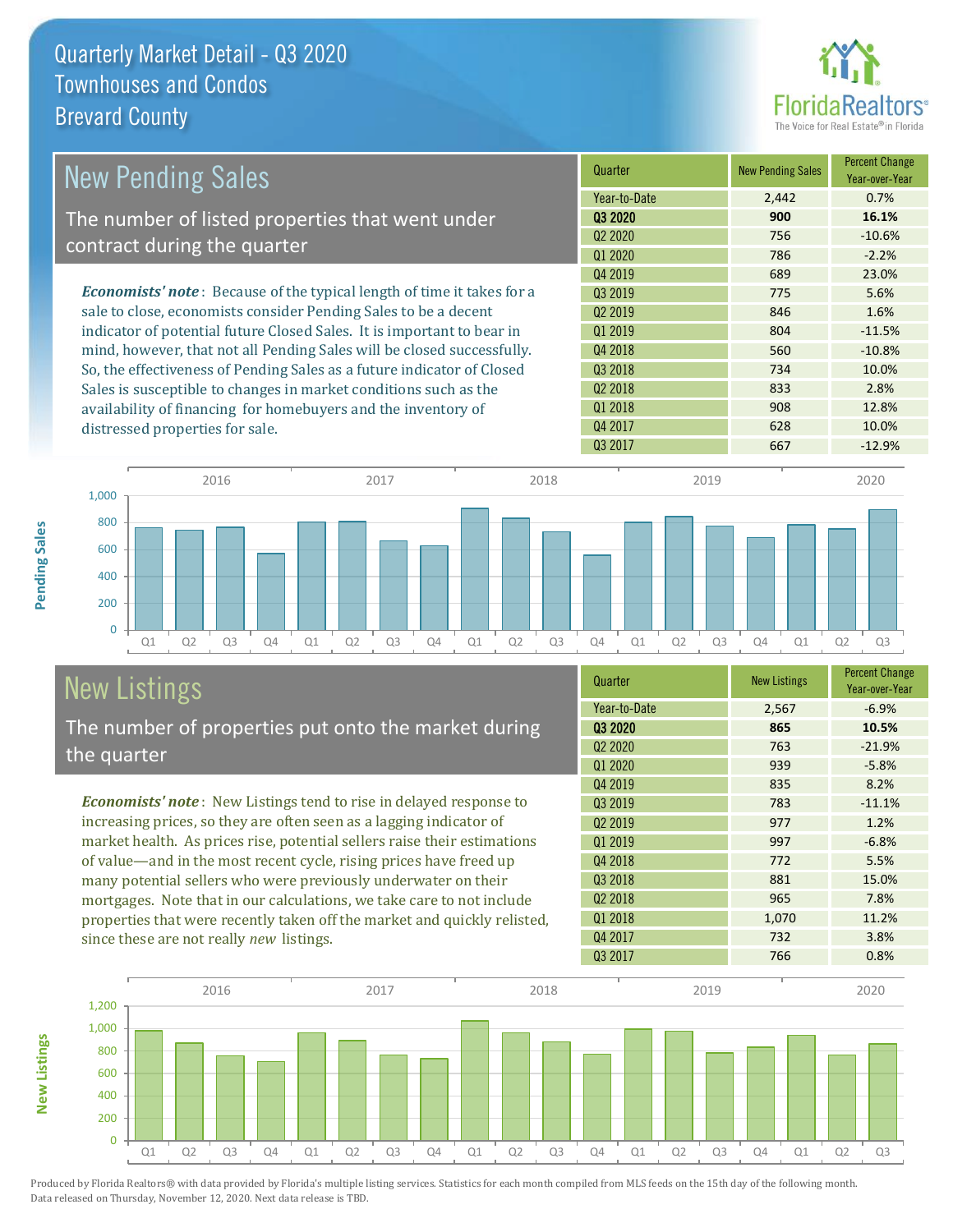

| Inventory (Active Listings)                                                  | Quarter             | Inventory | <b>Percent Change</b><br>Year-over-Year |
|------------------------------------------------------------------------------|---------------------|-----------|-----------------------------------------|
|                                                                              | YTD (Monthly Avg)   | 741       | $-17.2%$                                |
| The number of property listings active at the end of                         | 03 2020             | 584       | $-26.7%$                                |
| the quarter                                                                  | Q <sub>2</sub> 2020 | 689       | $-22.4%$                                |
|                                                                              | Q1 2020             | 852       | $-8.5%$                                 |
|                                                                              | Q4 2019             | 767       | $-15.2%$                                |
| <b>Economists' note</b> : There are a number of ways to define and calculate | 03 2019             | 797       | $-2.7%$                                 |
| Inventory. Our method is to simply count the number of active listings       | 02 2019             | 888       | 14.6%                                   |
| on the last day of the quarter, and hold this number to compare with         | Q1 2019             | 931       | 18.3%                                   |
| the same quarter the following year. Inventory rises when New                | Q4 2018             | 904       | 23.8%                                   |
| Listings are outpacing the number of listings that go off-market             | Q3 2018             | 819       | 10.8%                                   |
| (regardless of whether they actually sell). Likewise, it falls when New      | Q <sub>2</sub> 2018 | 775       | 0.8%                                    |

Q1 Q2 Q3 Q4 Q1 Q2 Q3 Q4 Q1 Q2 Q3 Q4 Q1 Q2 Q3 Q4 Q1 Q2 Q3 0 200 400 600 800 1,000 2016 2017 2018 2019 2020

## Months Supply of Inventory

market.

**Inventory**

An estimate of the number of months it will take to deplete the current Inventory given recent sales rates

Listings aren't keeping up with the rate at which homes are going off-

*Economists' note* : MSI is a useful indicator of market conditions. The benchmark for a balanced market (favoring neither buyer nor seller) is 5.5 months of inventory. Anything higher is traditionally a buyers' market, and anything lower is a sellers' market. There is no single accepted way of calculating MSI. A common method is to divide current Inventory by the most recent month's Closed Sales count, but this count is a usually poor predictor of future Closed Sales due to seasonal cycles. To eliminate seasonal effects, we use the 12-month average of monthly Closed Sales instead.

| Quarter                         | <b>Months Supply</b> | <b>Percent Change</b><br>Year-over-Year |
|---------------------------------|----------------------|-----------------------------------------|
| <b>YTD (Monthly Avg)</b>        | 3.0                  | $-23.1%$                                |
| 03 2020                         | 2.5                  | $-26.5%$                                |
| Q <sub>2</sub> 20 <sub>20</sub> | 3.1                  | $-20.5%$                                |
| Q1 2020                         | 3.5                  | $-14.6%$                                |
| Q4 2019                         | 3.2                  | $-15.8%$                                |
| Q3 2019                         | 3.4                  | $-2.9%$                                 |
| Q <sub>2</sub> 2019             | 3.9                  | 14.7%                                   |
| Q1 2019                         | 4.1                  | 17.1%                                   |
| Q4 2018                         | 3.8                  | 15.2%                                   |
| Q3 2018                         | 3.5                  | 2.9%                                    |
| Q <sub>2</sub> 2018             | 3.4                  | $-2.9%$                                 |
| Q1 2018                         | 3.5                  | $-2.8%$                                 |
| Q4 2017                         | 3.3                  | $-8.3%$                                 |
| Q3 2017                         | 3.4                  | 0.0%                                    |

Q3 2017 **739** -0.5%

Q1 2018 **787** -2.1% Q4 2017 730 730 6.9%

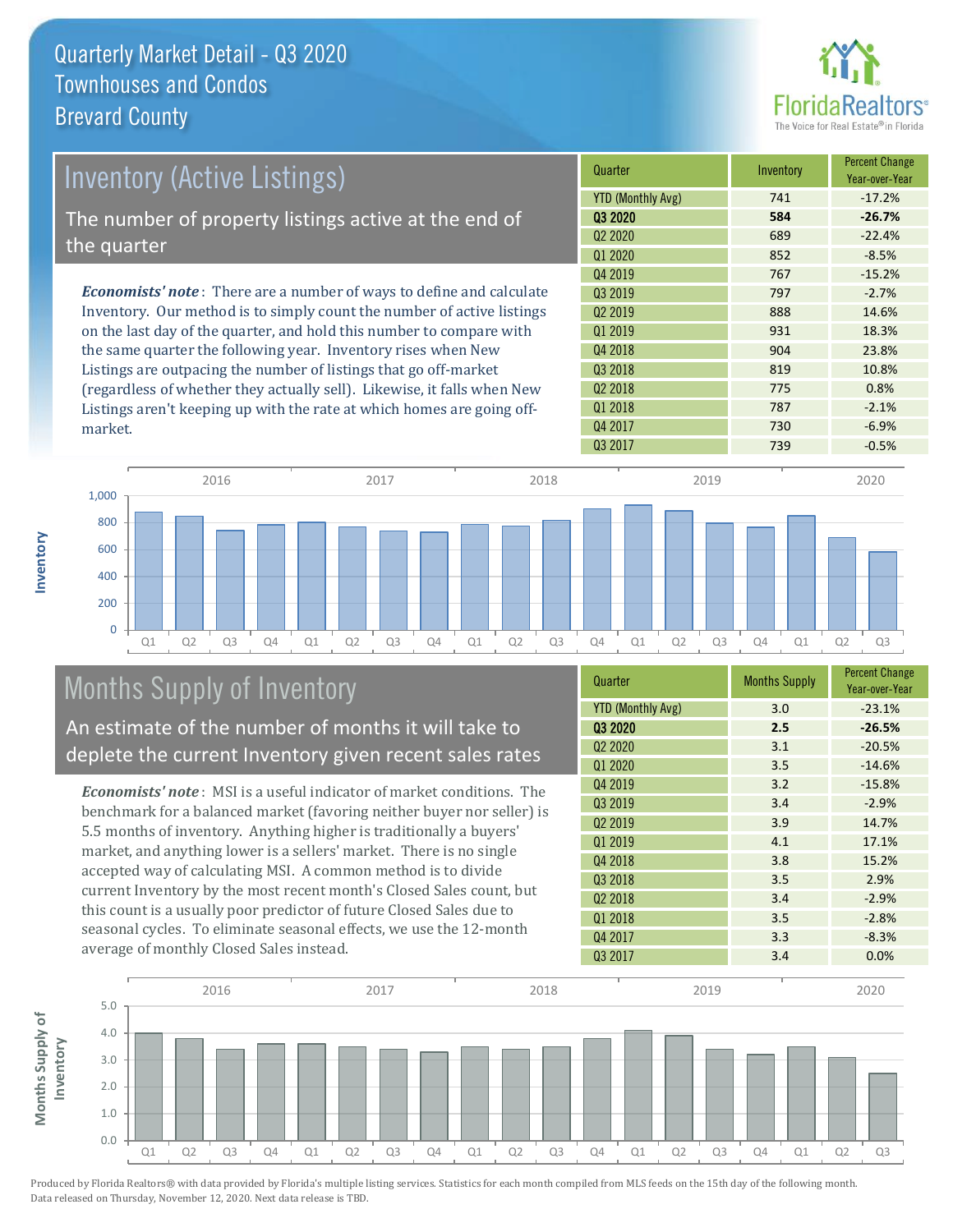

## Closed Sales by Sale Price

The number of sales transactions which closed during the quarter

*Economists' note:* Closed Sales are one of the simplest—yet most important—indicators for the residential real estate market. When comparing Closed Sales across markets of different sizes, we recommend comparing the percent changes in sales rather than the number of sales. Closed Sales (and many other market metrics) are affected by seasonal cycles, so actual trends are more accurately represented by year-over-year changes (i.e. comparing a quarter's sales to the amount of sales in the same quarter in the previous year), rather than changes from one quarter to the next.

| Sale Price            | <b>Closed Sales</b> | <b>Percent Change</b><br>Year-over-Year |
|-----------------------|---------------------|-----------------------------------------|
| Less than \$50,000    | 5                   | 0.0%                                    |
| $$50,000 - $99,999$   | 96                  | $-5.9%$                                 |
| $$100,000 - $149,999$ | 154                 | $-8.3%$                                 |
| $$150,000 - $199,999$ | 155                 | 5.4%                                    |
| \$200,000 - \$249,999 | 103                 | $-2.8%$                                 |
| \$250,000 - \$299,999 | 107                 | 46.6%                                   |
| \$300,000 - \$399,999 | 127                 | 17.6%                                   |
| \$400,000 - \$599,999 | 84                  | 104.9%                                  |
| \$600,000 - \$999,999 | 28                  | 47.4%                                   |
| \$1,000,000 or more   | 8                   | N/A                                     |



#### Median Time to Contract by Sale Price The median number of days between the listing date and contract date for all Closed Sales during the quarter

*Economists' note* : Like Time to Sale, Time to Contract is a measure of the length of the home selling process calculated for sales which closed during the quarter. The difference is that Time to Contract measures the number of days between the initial listing of a property and the signing of the contract which eventually led to the closing of the sale. When the gap between Median Time to Contract and Median Time to Sale grows, it is usually a sign of longer closing times and/or declining numbers of cash sales.

| <b>Sale Price</b>     | <b>Median Time to</b><br>Contract | <b>Percent Change</b><br>Year-over-Year |
|-----------------------|-----------------------------------|-----------------------------------------|
| Less than \$50,000    | 10 Days                           | $-83.6%$                                |
| $$50,000 - $99,999$   | 25 Days                           | $-3.8%$                                 |
| $$100,000 - $149,999$ | 33 Days                           | $-25.0%$                                |
| \$150,000 - \$199,999 | 21 Days                           | $-41.7%$                                |
| \$200,000 - \$249,999 | 33 Days                           | $-15.4%$                                |
| \$250,000 - \$299,999 | 32 Days                           | $-54.3%$                                |
| \$300,000 - \$399,999 | 51 Days                           | $-32.0%$                                |
| \$400,000 - \$599,999 | 58 Days                           | $-18.3%$                                |
| \$600,000 - \$999,999 | 46 Days                           | $-73.1%$                                |
| \$1,000,000 or more   | 120 Days                          | N/A                                     |



**Median Time to Contract**

**Median Time to Contract** 

**Closed Sales**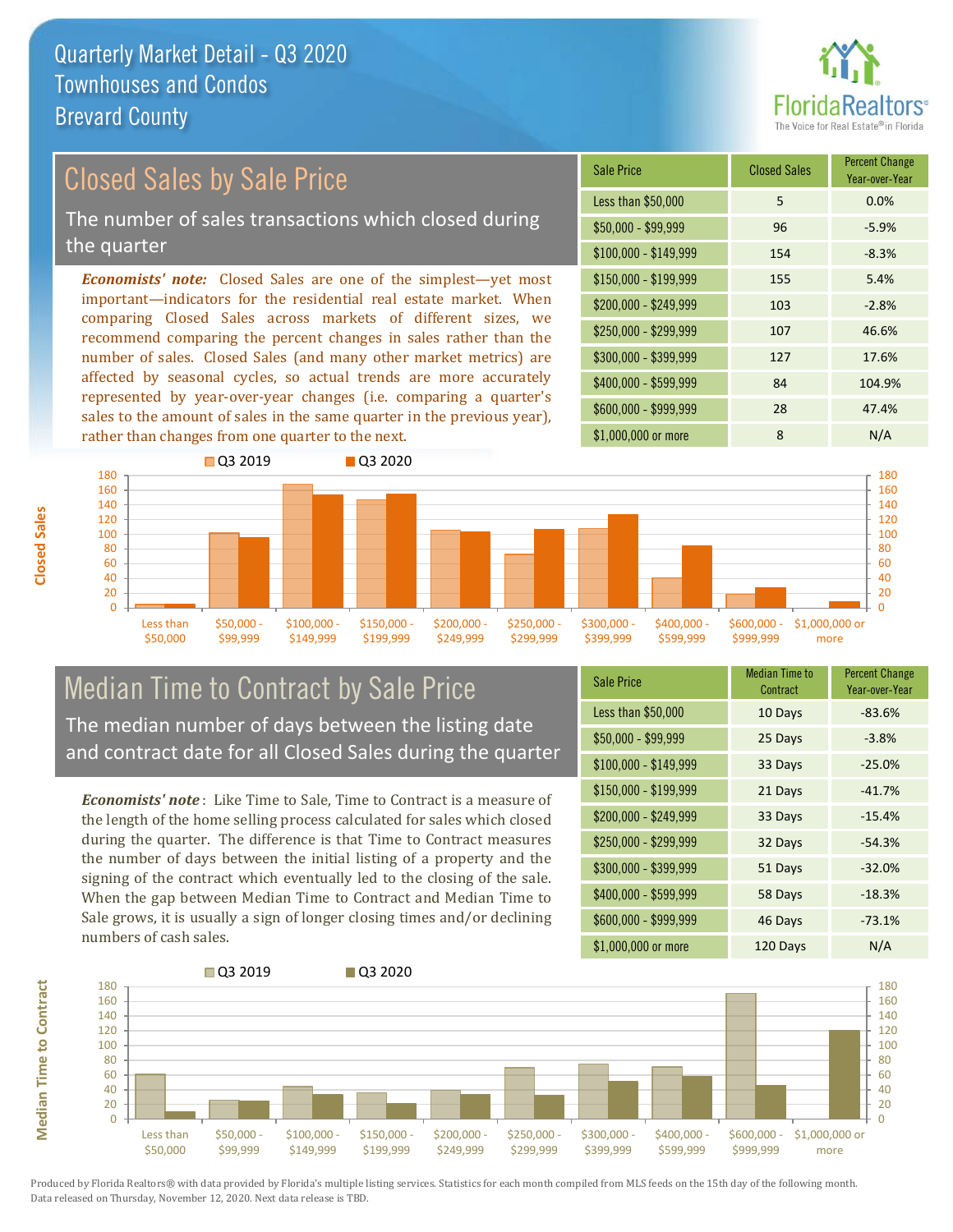

## New Listings by Initial Listing Price

The number of properties put onto the market during the quarter

*Economists' note:* New Listings tend to rise in delayed response to increasing prices, so they are often seen as a lagging indicator of market health. As prices rise, potential sellers raise their estimations of value—and in the most recent cycle, rising prices have freed up many potential sellers who were previously underwater on their mortgages. Note that in our calculations, we take care to not include properties that were recently taken off the market and quickly relisted, since these are not really *new* listings.





#### Inventory by Current Listing Price The number of property listings active at the end of the quarter

*Economists' note* : There are a number of ways to define and calculate Inventory. Our method is to simply count the number of active listings on the last day of the quarter, and hold this number to compare with the same quarter the following year. Inventory rises when New Listings are outpacing the number of listings that go off-market (regardless of whether they actually sell). Likewise, it falls when New Listings aren't keeping up with the rate at which homes are going offmarket.

| <b>Current Listing Price</b> | Inventory | <b>Percent Change</b><br>Year-over-Year |
|------------------------------|-----------|-----------------------------------------|
| Less than \$50,000           | $\Omega$  | $-100.0%$                               |
| $$50,000 - $99,999$          | 24        | $-60.7%$                                |
| $$100,000 - $149,999$        | 68        | $-31.3%$                                |
| $$150,000 - $199,999$        | 56        | $-50.0%$                                |
| \$200,000 - \$249,999        | 43        | $-41.1%$                                |
| \$250,000 - \$299,999        | 66        | $-13.2%$                                |
| \$300,000 - \$399,999        | 137       | $-22.2%$                                |
| \$400,000 - \$599,999        | 118       | 4.4%                                    |
| \$600,000 - \$999,999        | 47        | $-26.6%$                                |
| \$1,000,000 or more          | 25        | 47.1%                                   |



Produced by Florida Realtors® with data provided by Florida's multiple listing services. Statistics for each month compiled from MLS feeds on the 15th day of the following month. Data released on Thursday, November 12, 2020. Next data release is TBD.

**Inventory**